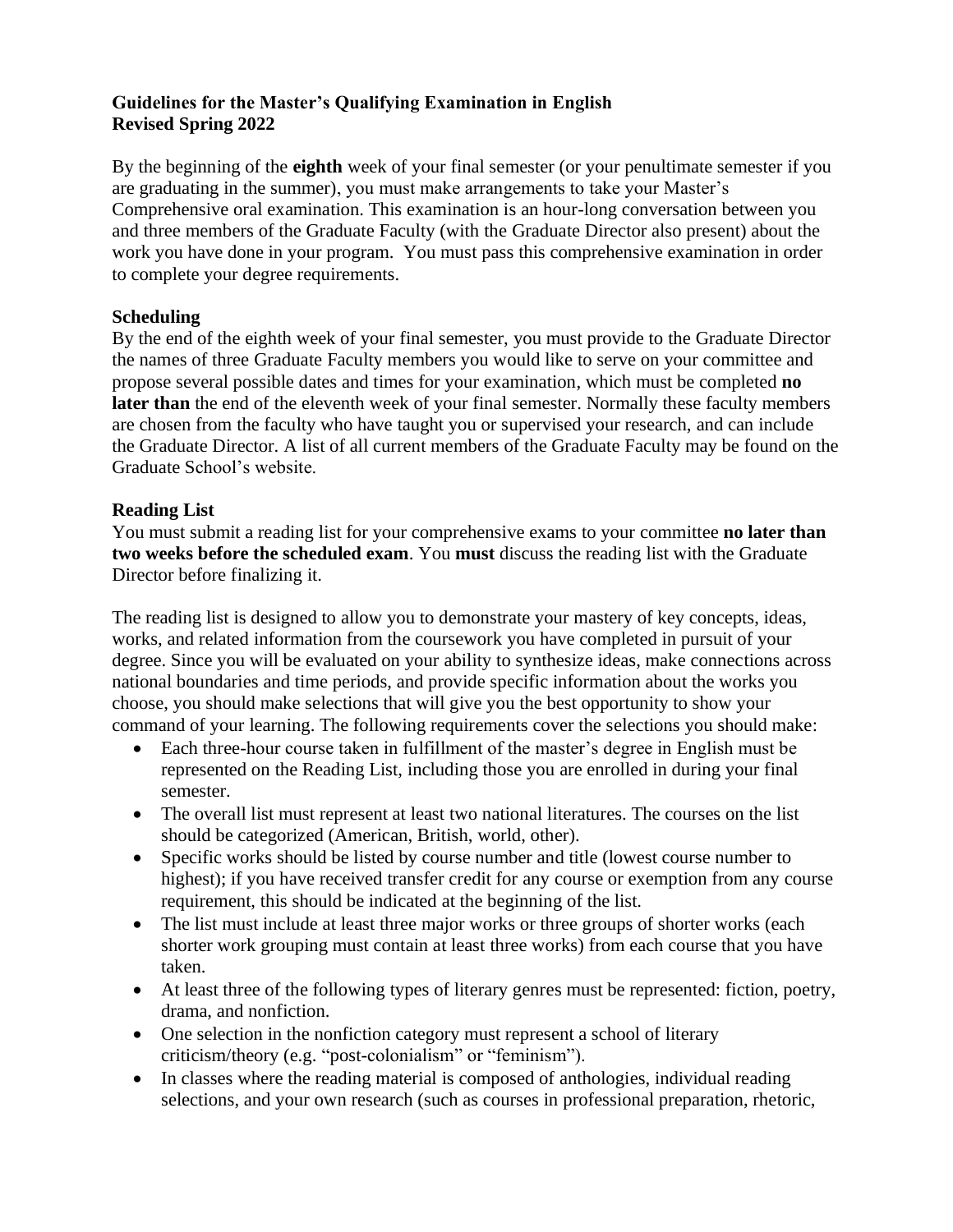pedagogy, creative writing, and your thesis), your instructor will usually indicate appropriate readings or groups of readings to choose by indicating them on his/her syllabus with an asterisk. If your instructor has not done so, you should consult with that instructor on your selections so that you can identify appropriate works to choose.

- Examples of suitable texts follow:
	- o Fiction: *Moby Dick* would be a major work; three of Melville's short stories would be a group of shorter works.
	- o Poetry: *Paradise Lost* would be a major work; "Lycidas," "On the Morning of Christ's Nativity," and three of Milton's sonnets would be a group of shorter works.
	- o Nonfiction: *Walden* would be a major work; three of T.S. Eliot's essays would be a group of shorter works. (*The Signifying Monkey* is an example of a major work of literary criticism; three journal articles or book chapters would be a group of shorter works.)
	- o Drama: *Hamlet* would be a major work; three one-act plays would be a group of shorter works.
	- o Rhetorical Praxis: *Teaching Composition* would be a complete work; three significant readings on prewriting techniques would be a group of shorter works.
	- o Creative Writing: *The Writing Life* would be a complete work; three craft essays on sentence acoustics would be a group of shorter works.

If you have questions about appropriate choices for your Reading List, please consult the Graduate Director or the Graduate Studio instructor.

## **The Portfolio**

At the time of the oral examination, students are expected to turn in their Assessment Portfolio; if you are taking your qualifying examinations in the spring before the summer of graduation, then you should turn the portfolio in by the midway point of the summer semester in which you will complete your coursework.

#### **The Examination**

The exam usually takes place in Bancroft 244 and lasts about an hour; the Graduate Director will let you know if another location has been selected. This is a "closed-book, closed-computer" examination; you are expected to be able to talk about the works you selected without reference to notes or other materials (you may have a copy of your reading list to use as scratch paper). You should plan to talk about the works you have chosen with some specificity; you should be able to discuss specific characters, scenes, and ideas, not just say something like "when what'sher-name is standing there with that thing on her chest." This is in keeping with the nature of the examination as a scholarly conversation; your job is to demonstrate that you can carry on such a conversation about your selected works with the level of specificity expected of someone who is completing a graduate degree.

During your examination, your examiners will take turns asking you questions about the works you have selected, assessing your ability to discuss them orally and to demonstrate your mastery of the **[goals for graduate study in English](https://www.winthrop.edu/cas/english/goals-for-the-graduate-program.aspx)**. The examiners may ask about any of the works on your list, individually or in combination, and will not necessarily only ask about the works in their area of specialization. You may also get questions about major critical or scholarly works related to the works on your list, for instance something like "If you had to consult a scholarly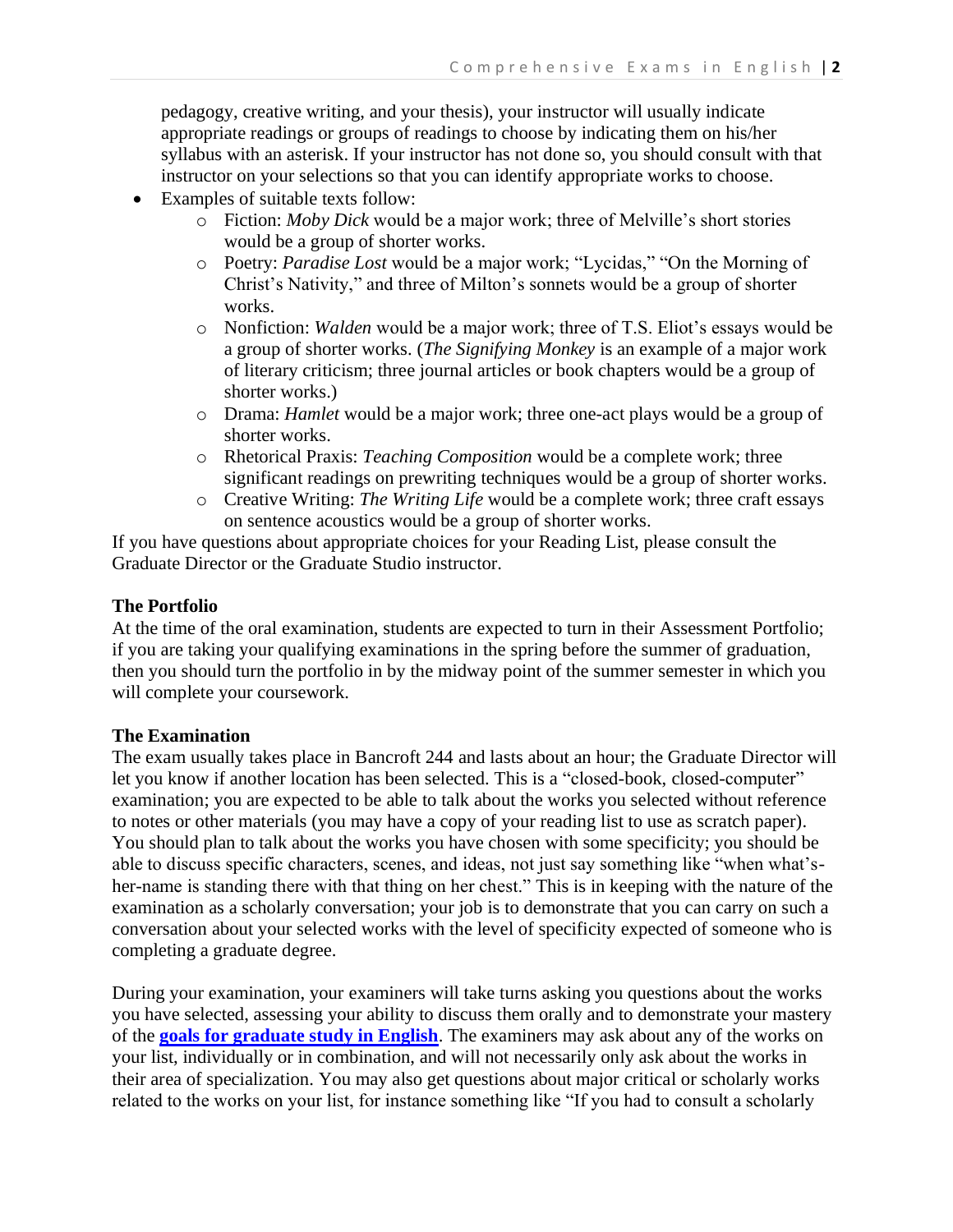biography of Shakespeare, what one would you choose and why?" or "If you had to pick an influential scholar who writes on the American Renaissance, who would you select?"

## **Grading and Results**

At the conclusion of the exam, passing students will receive a grade of "pass" or "pass with distinction" based on your three examiners' individual assessment of your performance, which is collated by the Graduate Director and reported to the Graduate School. The ranking of "pass with distinction" must be assigned by all three examiners in order to be awarded. The Graduate Director will report these results to you in writing and to the Graduate School. Students who receive a ranking lower than "pass" will be given information about remediation and reexamination options. Ultimately, you must earn at least a grade of "pass" to complete your Master's Degree.

| <b>Monday, February 28</b>            | <b>Last Day to Submit Request for</b><br>$\bullet$<br><b>Oral Exam Date Preferences to</b><br><b>Graduate Director</b><br><b>Last Day to Submit Request for</b><br>$\bullet$<br><b>Oral Exam Faculty Committee</b><br><b>Members</b> |
|---------------------------------------|--------------------------------------------------------------------------------------------------------------------------------------------------------------------------------------------------------------------------------------|
| <b>Monday, March 14</b>               | <b>Deadline for Submitting Reading</b><br>$\bullet$<br><b>Lists to Graduate Director (after</b><br>Director approval, lists must be sent<br>to exam committee)                                                                       |
| Monday, March 28 -<br>Friday, April 8 | <b>Oral Comprehensive Exams Take</b><br>$\bullet$<br><b>Place in this Period</b><br><b>Portfolio Submitted by the oral</b><br>$\bullet$<br>exam                                                                                      |
| <b>Wednesday, April 13</b>            | <b>Record of Comprehensive Exams</b><br>$\bullet$<br>due in Records and Registration by<br><b>5 PM</b>                                                                                                                               |
| Friday, April 22                      | <b>Completion of Qualtrics Survey</b>                                                                                                                                                                                                |

### **Calendar for Spring 2022**